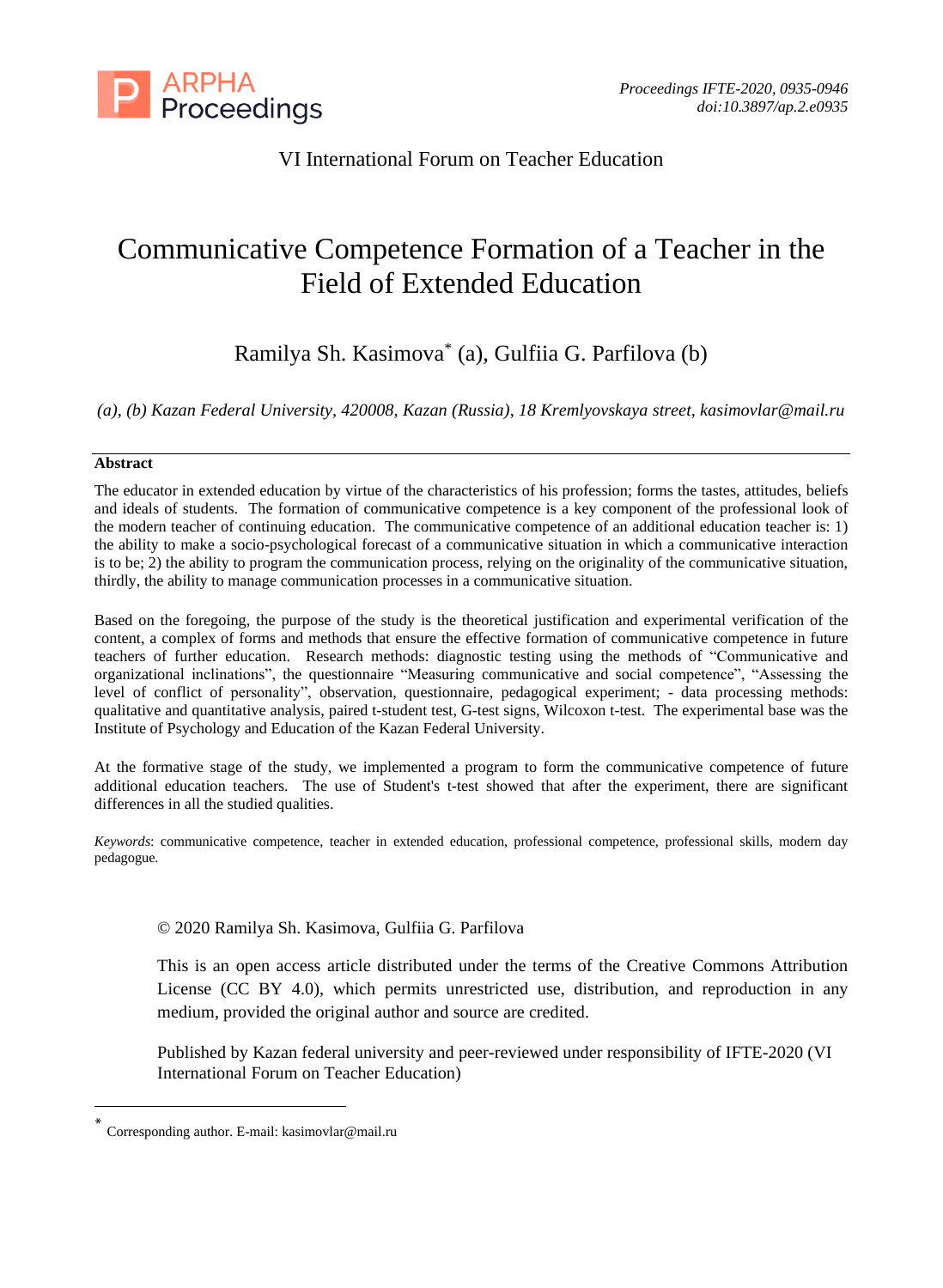#### **Introduction**

Nowadays education in our society is positioned as one of the many service sectors, and therefore, a special approach is required to the competencies of teachers. The rapid changes in modern life require a new understanding of their role in the pedagogical process from educators. In the conditions of intensive changes that occur in the education system, the teacher's activities are becoming more multifaceted, and the requirements for the qualitative characteristics of specialists in this field are increasing. Moreover, changes in the teacher's activities are performed through such aspects as inclusion of education among the priority national projects in order to systematically improve domestic education and move from the position of "catching up" to the real competitiveness of Russian education with world leaders in this field.

Continuing professional development of teachers has a direct impact on improving the quality of education, the development of creativity and talent of children, the formation of the personality as a whole, which is the main task of institutions of extended education. Understanding the issue of improving the system of teachers` training and retraining follows from an understanding of the need for changes in professional value orientations.

Today, it is important for the teacher to be able to organize the educational process, not only with the help of ideas of personal development education, but also to possess modern knowledge of the methodology and new technologies; skills of research activities, be able to use innovations in pedagogical design based on the analysis and introspection of professional activity.

The organization of the educational environment, which will contribute to the development of the child's personality, can be put forward as the main task of the institution of extended education. In this regard, there is a need for the use of certain professional standards that should be applied to the teacher of extended education. One of the main components necessary both for the general cultural development of the future teacher of extended education, and for his aesthetic and pedagogical activity is the communicative component. The idea of developing competencies is one of the key ideas in the modernization of education. The professional competence of the teacher in the system of advanced training is not limited to a set of knowledge and skills, but is determined by the effectiveness of their use in real educational practice. To have competencies means to be able to activate existing knowledge, experience, one's mood and will to solve a problem in specific circumstances. One of the key competencies of a teacher is communicative competence - this is a professionally significant, personal quality of a specialist, which is formed in the process of self-development. In addition to the sphere of interpersonal communication, here by communication we mean the whole complex of social interactions, during which stable ideas about the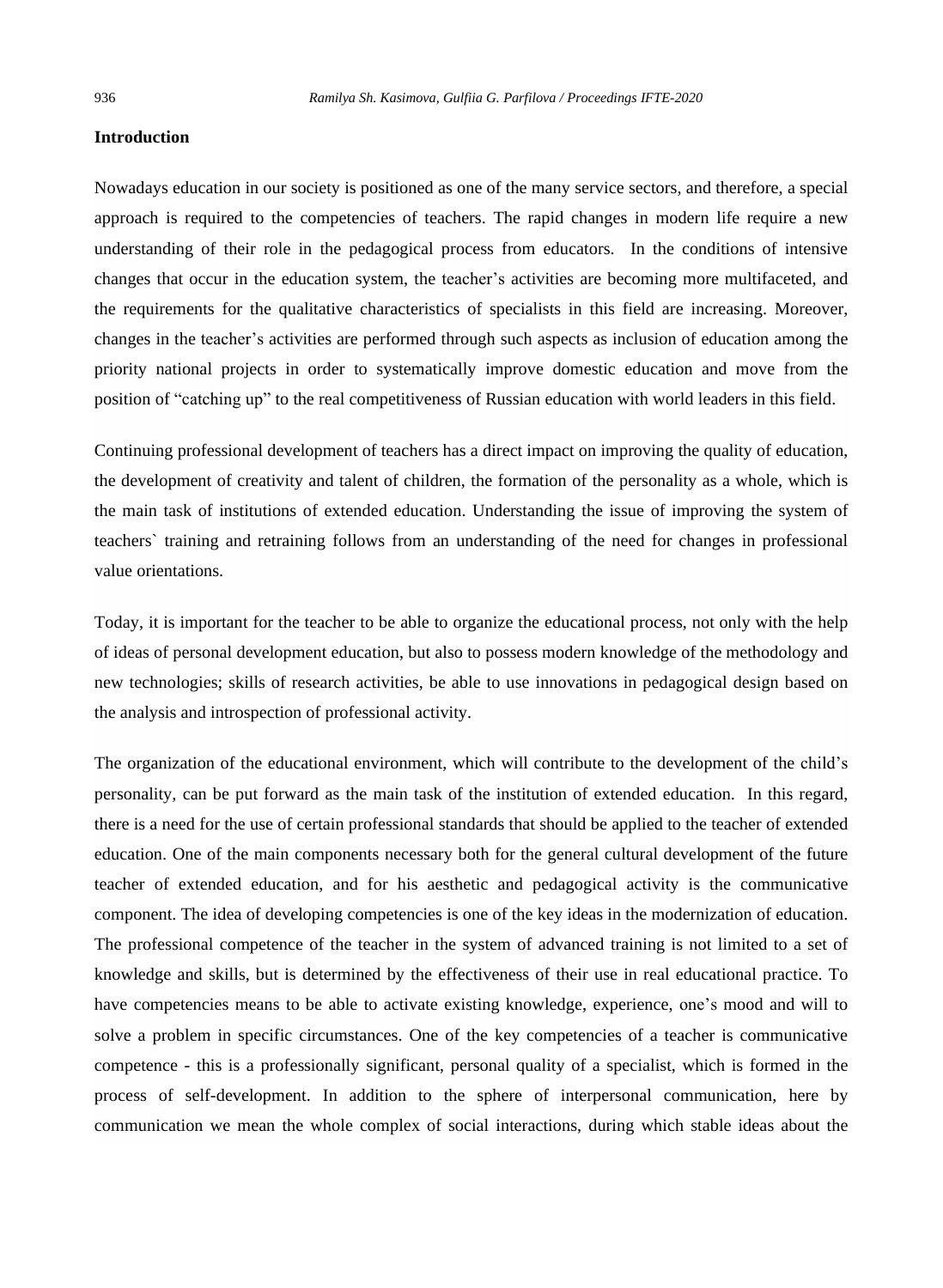world are formed. In this case, the goal should not be comprehension of the truth, but the formation of confidential interaction, during which the idea of reality is determined by a socially significant subject. This is especially important in extended education. A survey among students shows that children attend hobby groups and clubs in many ways not so much to learn something, but to communicate with a teacher.

#### **Purpose and objectives of the study**

The purpose of the study is the theoretical justification and experimental verification of the content, the complex of forms and methods that ensure the effective formation of communicative competence in future teachers of extended education.

#### **Literature review**

Communicative component includes expressive and emotional interaction with other children, speech activity, performing activity, education and formation of children's joys of communication, empathy, and pleasure from communication, the ability to hold the audience, to tell children about the subject enthusiastically and vividly. The formation of teachers` communicative competence was reviewed by such famous researchers as Kazarinova et al. (2011), Klyueva (2003), Zhukov et al. (2015). The analysis of the communicative and pedagogical skills most often reflected in the works of Bodalev (1996), Kan-Kalik and Nikandrov (1990), Konev (1998) and Markov (2003).

The theoretical foundations of students` communicative competence are determined by researchers Vyatutnev (2007), Zimnaya (2013), Kuzmina and Sokolov (2007), Leontiev (2005), Leontiev (2000), and Mazo (2000) as the ability to carry out speech activity, the implementation of communicative behavior based on a system of components: motivational (speech behavior), cognitive (knowledge), and operational (overcoming the contradictions prescribed by the content of training).

Zimnaya (2013) explains the concept of "competence" as "an actual, formed quality of a person based on knowledge, intellectually and personality-determined social and professional trait of a person, his personality quality" (p. 12). Moreover, the term "competence" is defined as "internal, potential, hidden psychological neoplasms (knowledge, perceptions, programs of action), which are then revealed in a person's competencies" (p. 15).

As part of our study, we adhered to the definition of Zhukov et al. (2015), who claims that communicative competence is a psychological characteristic of an individual as a person, which manifests itself in communication and the ability to establish and maintain the necessary contacts with people. In this regard,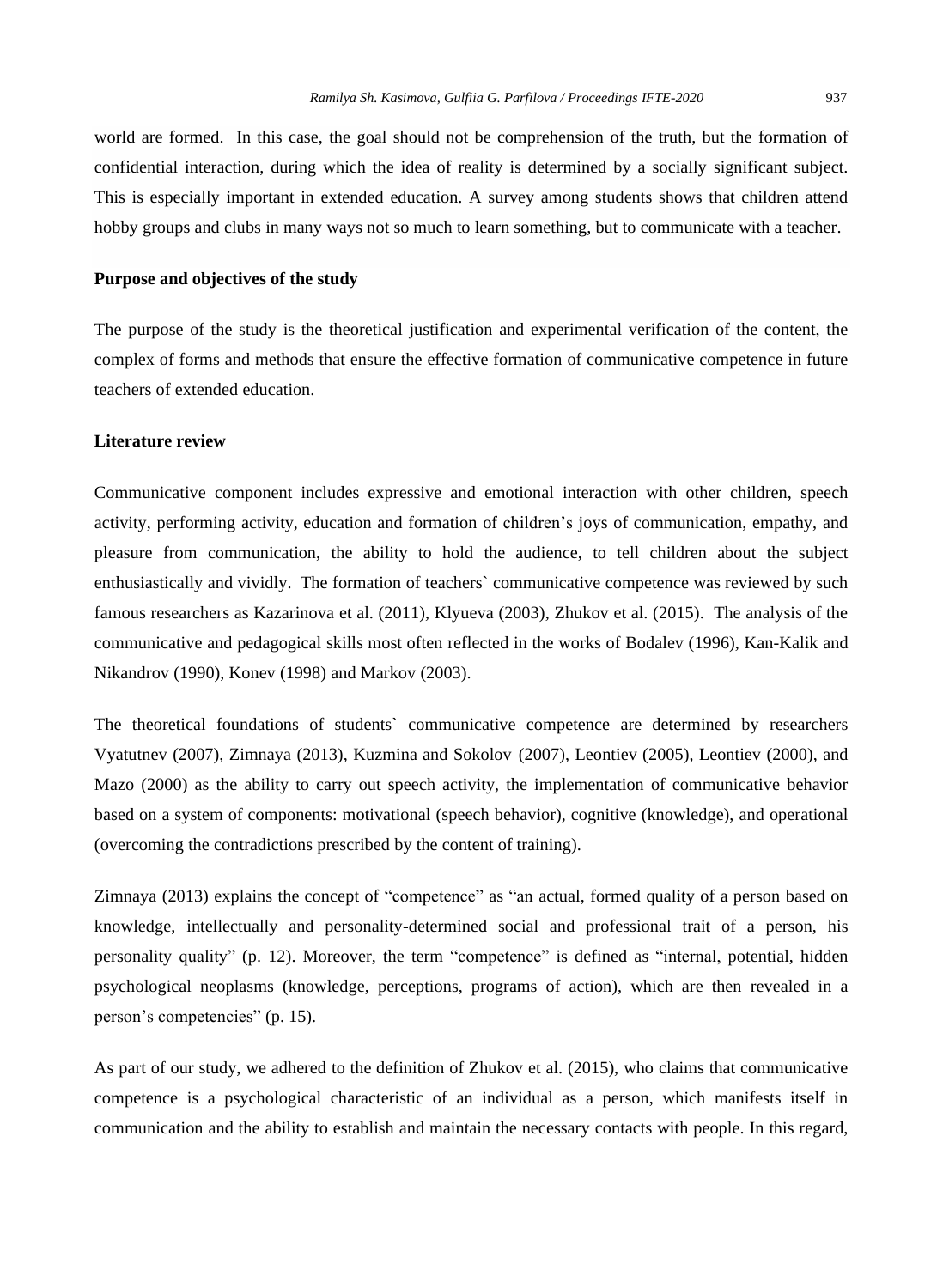it was concluded that the formation of communicative competence can be judged by the formation of the following components: situation understanding, emotional stability, self-presentation ability, confidence, socio-psychological competence, communicative and organizational inclinations.

Despite the fact that the problem of forming the communicative competence of the extended education teacher is quite acute in our time, there are no separate studies and developments regarding the formation of the communicative competence of a future extended education teacher.

The relevance of this study first of all lies in the fact that the formation of communicative competence is a key component of the professional look of the modern day teacher of extended education.

In terms of content communicative competence should include not only a set of skills of verbal and nonverbal professional and cultural communication, but also the basics of creating and correcting one`s image - an image that largely determines the mood for mutual understanding and trust in a teacher.

# **Methodology**

Within the research the following methods were used:

- theoretical: the study and analysis of pedagogical, psychological and social literature on the research problem, systematization and generalization;

- empirical: diagnostic assessment using the methods of "Communicative and organizational inclinations", the questionnaire "Measuring communicative and social competence", "Assessing the level of conflict of personality", monitoring, surveying, pedagogical experiment;

- data processing methods: qualitative and quantitative analysis, paired t-student test, G-criterion of signs, Wilcoxon t-test.

The Institute of Psychology and Education of Kazan Federal University became the experimental base. The experiment was attended by 50 students from the academic program "Extended education and English language".

#### **Results**

1. At the first stage, the ascertaining experiment was organized with the primary diagnosis of the studied indicators. We used such methods as the "Scale for assessing the communicative and organizational inclinations of university students", "Assessment the level of personality conflict" (Andreev, 1995) and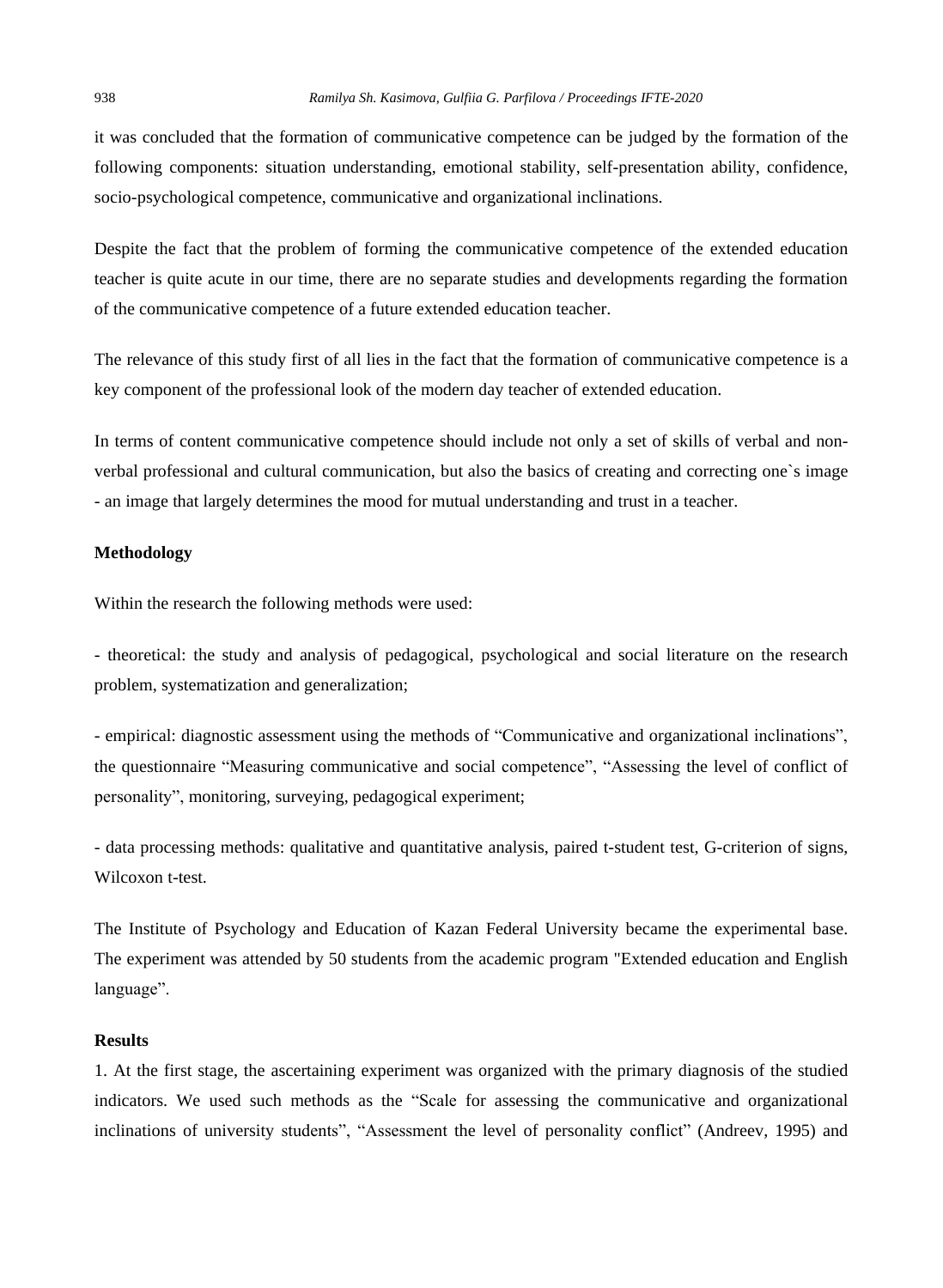methods for measuring communicative and social competence (Kazarinova et al., 2011). Let us identify the features of used methods.

1.1 Questionnaire "Communicative and organizational abilities".

According to the results of individual`s answers, it becomes possible to identify the qualitative features of his communicative and organizational abilities. In general, the procedure is as follows: for each question (40 questions of the questionnaire), you should answer "yes" or "no". The result is calculated with the answer key for each section of the methodology, then the estimated coefficients are calculated separately for communicative and organizational abilities according to the formula:  $K = 0.05 * C$ , where K is the estimated coefficient; C is the number of responses that match the key. Estimated coefficients can vary from 0 to 1. Indicators that are closer to 1 indicate a high level of communicative and organizational skills, close to 0 indicate a low level.

1.2 "Assessment the level of personality conflict".

When answering questions (14 questions), it is proposed to choose one answer out of three. In accordance with the scores, the level of conflict of the individual is determined. It ranges from 14-17 (very low) to 39-42 (very high).

1.3 Technique "Measuring communicative and social competence".

Teachers' ideas about their communicative skills in interpersonal communication allow us to evaluate the following scales: image, verbal competence, ego-competence, operational social competence, sociopsychological competence, communicative competence. At the same time, the core in the questionnaire is the scale of communicative competence. Out of 15 proposed scales we selected 8 that are most consistent with the objectives of our study:

#### 1. situation understanding;

- 2. emotional stability;
- 3. self-presentation ability;
- 4. socio-psychological competence;
- 5. communicative competence;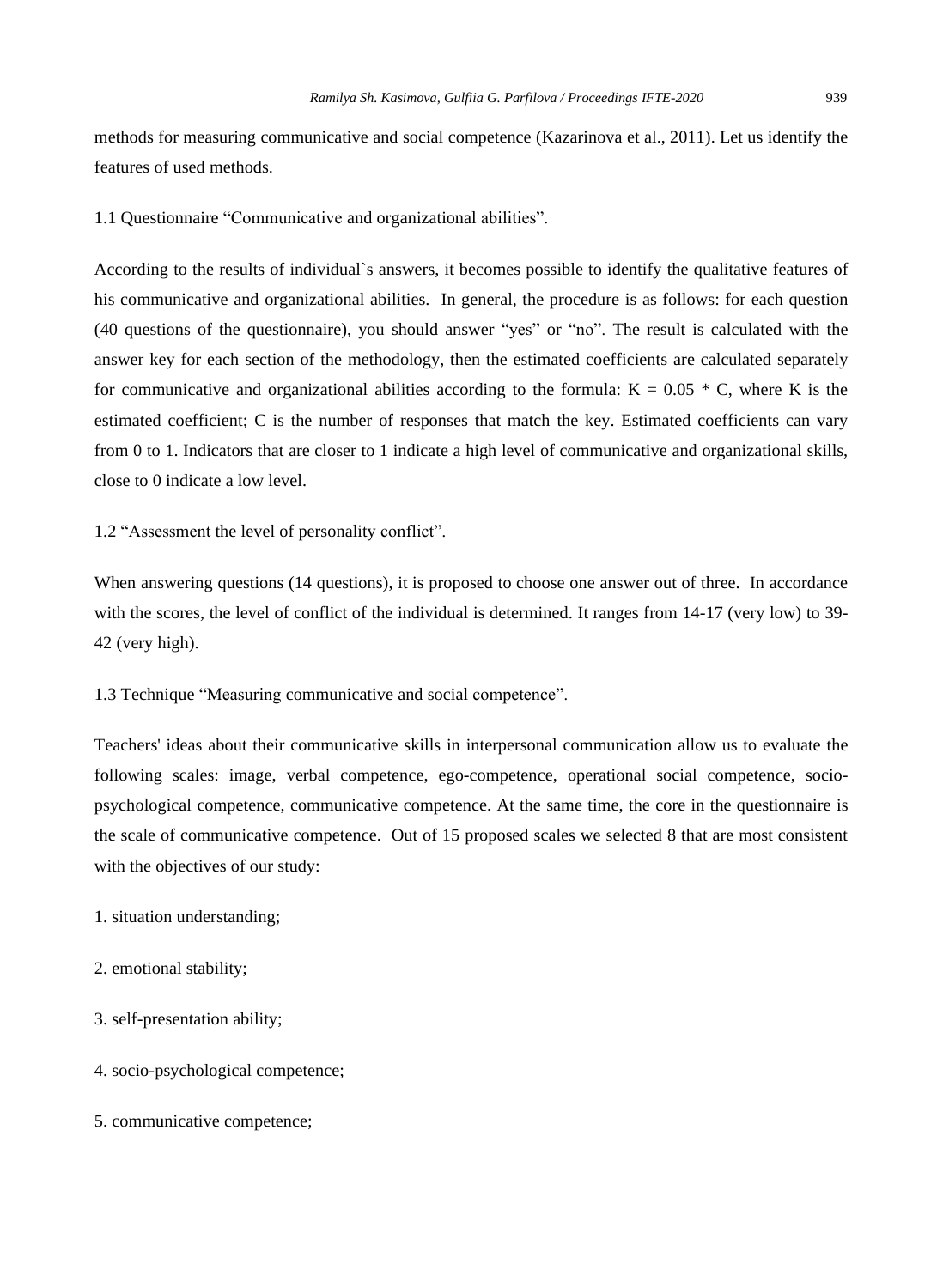6. confidence;

7. stability of personal relations;

8. communicative and personal potential.

The respondent is awarded 1 point if the answer matches the key. On each scale it is possible to score from 0 to 6 points. Thus, on 8 scales the most reflective is the level of social-communicative competence where the respondent can gain from 0 to 48 points.

2. At the formative stage we have developed and tested a program "Let`s communicate" in order to form the communicative competence of future extended education teachers, which was based on such methods and forms of communicative competence formation as working in groups, participating in dialogue and discussion, playing roles, group games and exercises, social-psychological training, communicativesituational tasks, "business theatre". The formative stage of the experimental work was aimed at creating an effective program for the formation of the communicative competence of future extended education teachers using the forms and methods of forming communicative competence that were identified above.

Designed program is an effective means of developing the communicative competence of future teachers of extended education which helps to remove psychological barriers that impede normal communication, builds the ability to understand and accept another person, the ability to listen and defend one's point of view, as it is a kind of platform for future teachers to master the process of forming the interpersonal relationships in conditions that are as close as possible to real ones.

It is important for future teachers of extended education to provide an opportunity to think, reason about any problems that arise within the team and society, evaluate and discuss ways of solving, so that they can independently engage in an active dialogue, and can learn can learn the features of cooperation and cocreation in practice.

When designing the program for the formation of communicative competence "I can communicate" we relied on the provisions of Russian and foreign psychology.

The main aim of this program is to form the communicative competence of future teachers of extended education.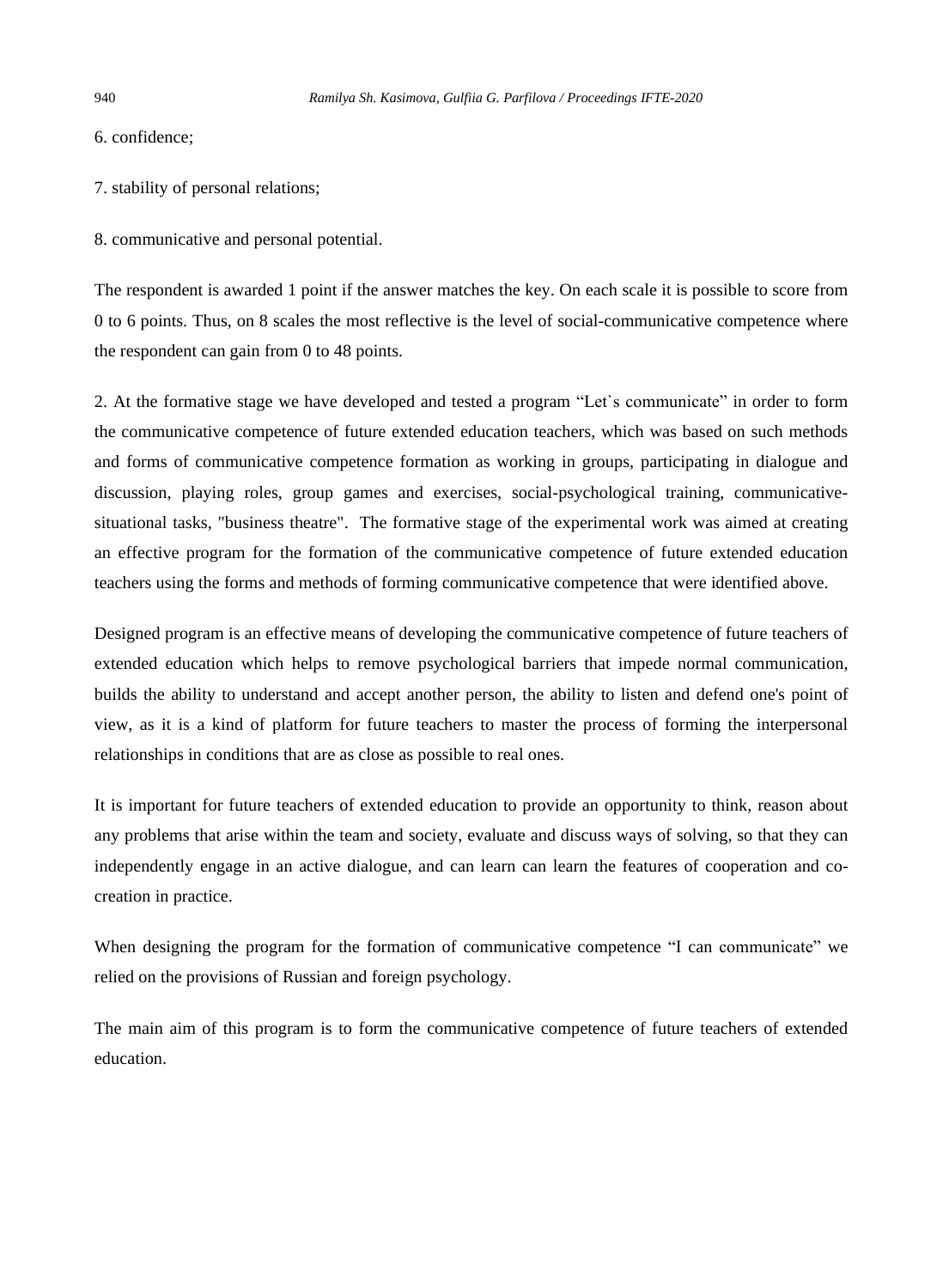The objectives of the program are the following:

- systematization of knowledge about communicative competence and its specifics about etiquette of communication and non-verbal means of communication;

- formation of students' ideas about communicative competence as a cultural value and an instrument for organizing any professional activity;

- formation of the readiness of a graduate to use communicative competence in practice;

- formation of readiness of a graduate to participate in verbal and non-verbal communication.

The content of a program reveals the main aspects of the formation of the communicative competence of future teachers of extended education: formation of position in interaction; interpersonal interaction; creating an atmosphere of trust and openness; reflective perception of communication situations and communication partners; non-verbal communication and the problem of emotional expression; verbal communication, listening, instructive and destructive forms of influence on the interlocutor, patterns that increase mutual understanding, personal charm and communication; interference in communication; communication in the conflict, the main forms of behavior in the conflict, conflict resolution; strategy for cooperation in conflict, accommodation of interests.

When implementing the program we tried to create the following situations for the participants in which:

- the feeling of fear of public speaking is removed;

- the willingness to accept and provide assistance is developing;

- the ability to communicative and organizational activities are revealed;

- initiative and activity is developed;

- the ability to analyze their actions and current events and the awareness of their attitude to the world are developed;

- a positive attitude is being formed towards one's and others' work, as well as the ability to take responsibility for one's actions and those of others;

- the ability to listen to others is developed;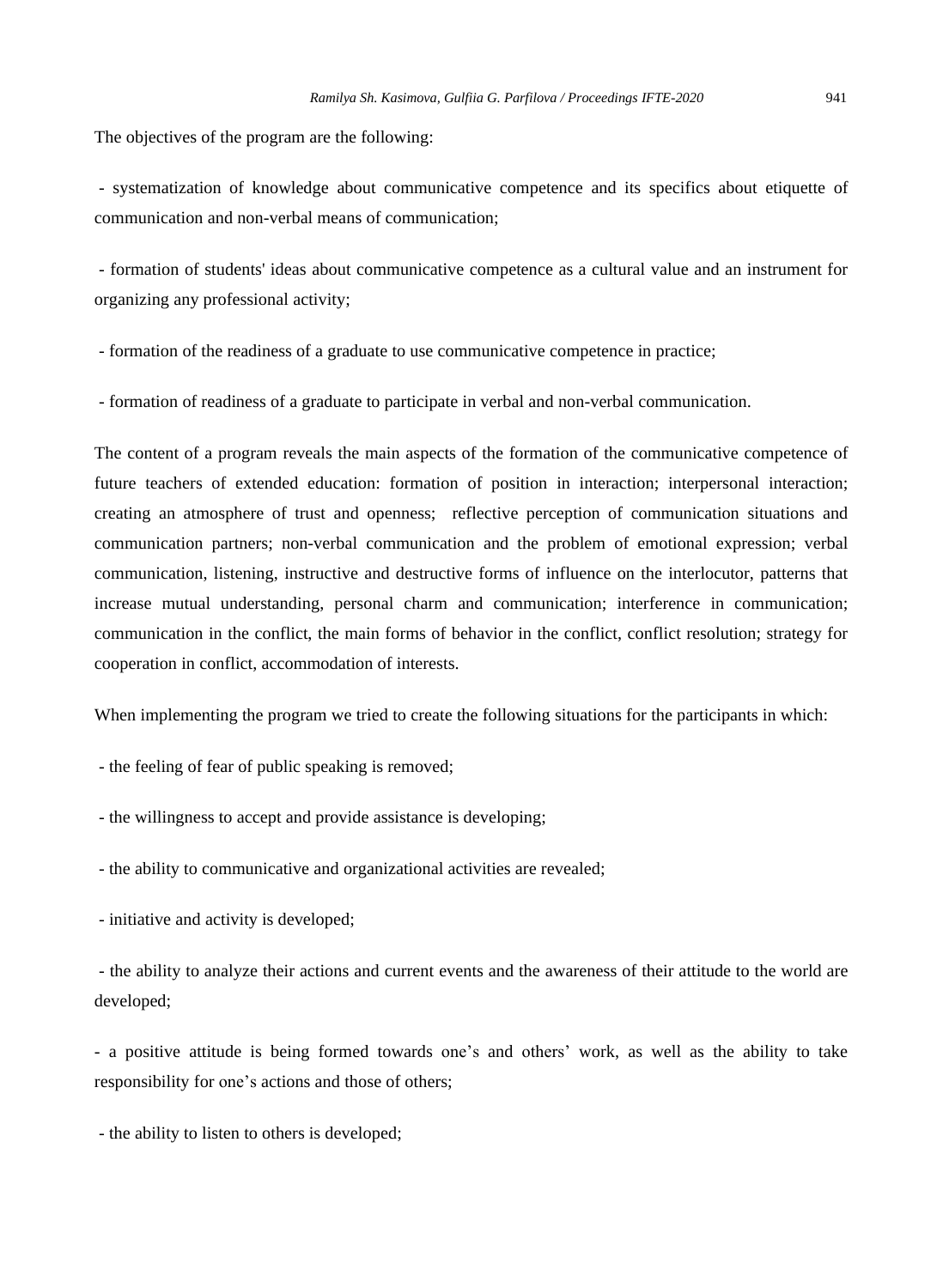- a sense of empathy and compassion for another people are developed;

- the skill of behavior in conflict situations is developed;

- contacts are being established in the group and intergroup relations.

The main tasks of a teacher in his work aimed at forming the communicative competence:

- to encourage students to manifest relationships, attitudes, emotional reactions, and to discuss, analyze, and review topics proposed;

- to create the conditions within a group for the full disclosure of students` problems and emotions in an atmosphere of mutual acceptance, security, support and protection;

- to develop and maintain the certain standards in the group, the manifestation of flexibility when selecting the exposure techniques.

The program for forming the communicative competence of future teachers of extended education "I can communicate" was carried out for 5 months and contained 25 lessons. This number of classes can be considered sufficient to achieve the goals in the formation of the communicative competence of future extended education teachers. Each lesson consisted of 4-5 different methods and techniques. Classes begin with greetings by the participants of each other, then the main part of the lesson that is relevant to the topic, and at the end - summing up and reflection.

The classes are structured in such way that each participant "experiences" various situations, determines his communication skills, ability to support, to recognize the merits of another person, to convince, to be able to defend his position, to listen and hear another one, and also understand and accept another person, empathize and be compassionate, be able to effectively interact in a conflict, build relationships with other participants. Everyone recognizes himself as a communication partner, discovers the most diverse aspects of the personality: those that help to establish contact and those that interfere with this.

The integrative approach to conducting classes on the formation of the communicative competence of future teachers of extended education made it possible to most thoroughly consider issues related to interaction in society and to give participants valuable experience in researching both their own personality, their beliefs, habits, and interpersonal interaction skills. Seeing yourself through the eyes of others, living together difficult life situations modeled in the classroom, reacting and expressing your feelings, discussing current issues - all this was possible during the implementation of the program.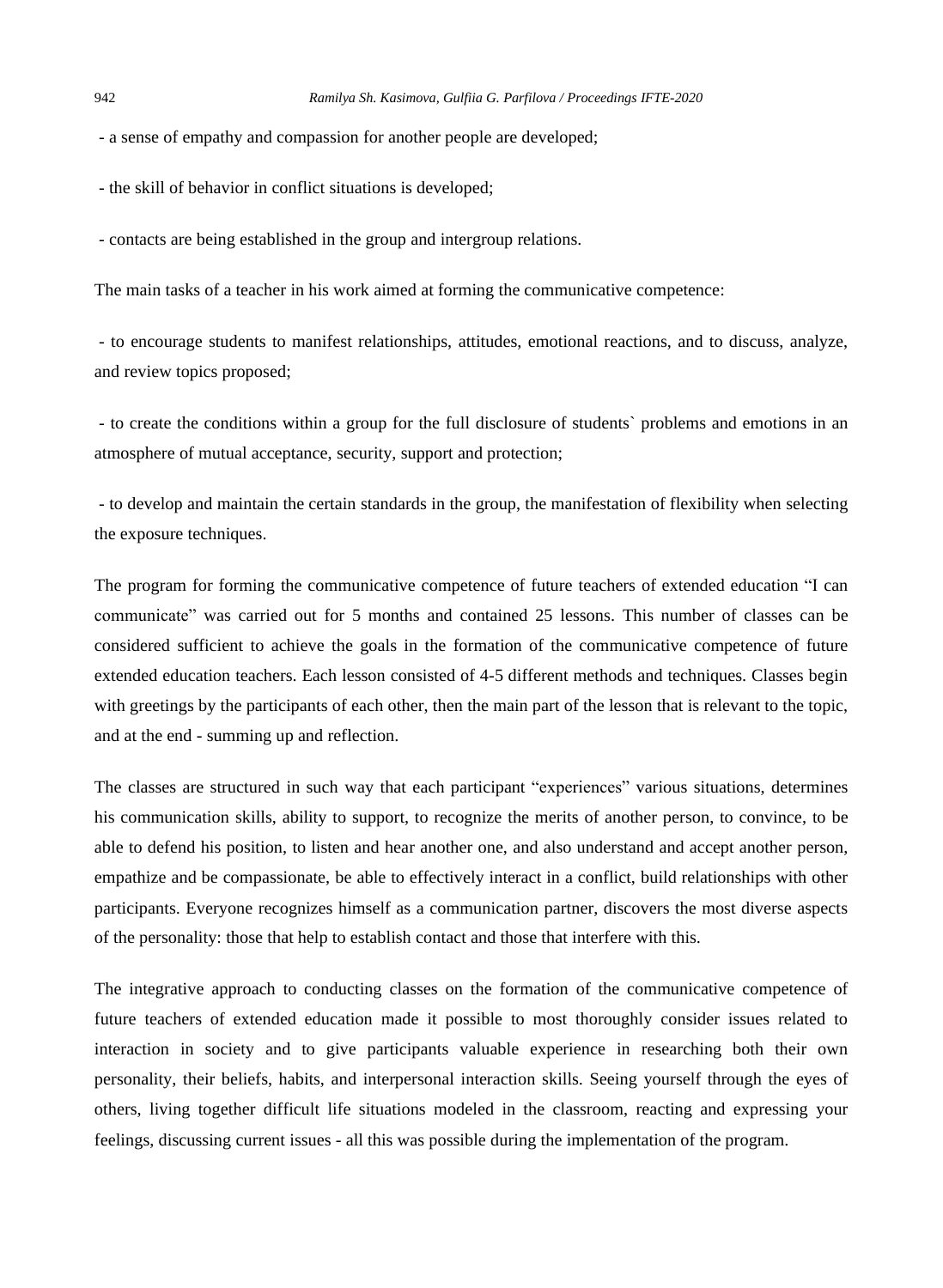During the implementation of the program for forming the communicative competence "I can communicate", the following features were noted: from a state of suspicion and closeness through research interest the confidence gradually appeared as well as the desire to establish relationships with other participants and the presenter. At the first stage of work sometimes we noted the rivalry and a desire for power, and sometimes participants fought for the leadership. On the last day, the need for attachment came to the fore: participants established a close emotional connection with each other.

3. At the control stage of the experiment we analyzed the obtained results and carried out the statistical and mathematical data processing.

# **Discussions**

While tracking the dynamics of the development of the communicative competence of future teachers of extended education at the control stage, we found out that the level of communicative competence of the group became higher than the indicators of the ascertaining stage of the experiment.

The communicative abilities of low level at the control stage were not detected (14.28%), which indicates the changes by 38.1%, 14.28% of respondents have a level below average, 19.04% at an average level, a high level increased from 4.76% to 23.8% (changes by 19.04%), the highest level increased from 9.52% to 28.57% (changes by 19.05%).

The low level of organizational inclinations in the experimental group decreased from 66.66% to 28.57%, the level below the average increased from 9.52% to 28.57% (changes by 19.05%), the average level decreased from 9.52% to 4.76% (changes by 4.76%), the high level increased from 4.76% to 23.8% (changes by 19.04%), the highest level of the group increased from 9.52% to 14.28% (change of 4.76%).

As a result of studying the level of conflict of future teachers of extended education the following trends were revealed: the arithmetic average for the group of respondents was 25.2, which indicates that the level of conflict in the group of respondents is slightly lower than the average and that is 5.9 less than the indicator of the ascertaining experiment.

When tracking the dynamics of the development of the communicative competence of future teachers of extended education at the control stage we found out that the level of communicative competence of the group was significantly higher than the indicators of the ascertaining experiment. The use of Student's t-test showed that after the experiment there were significant differences in all studied qualities. The use of the G-test of signs` criterion and t-test of Wilcoxon confirmed a shift towards improvement in average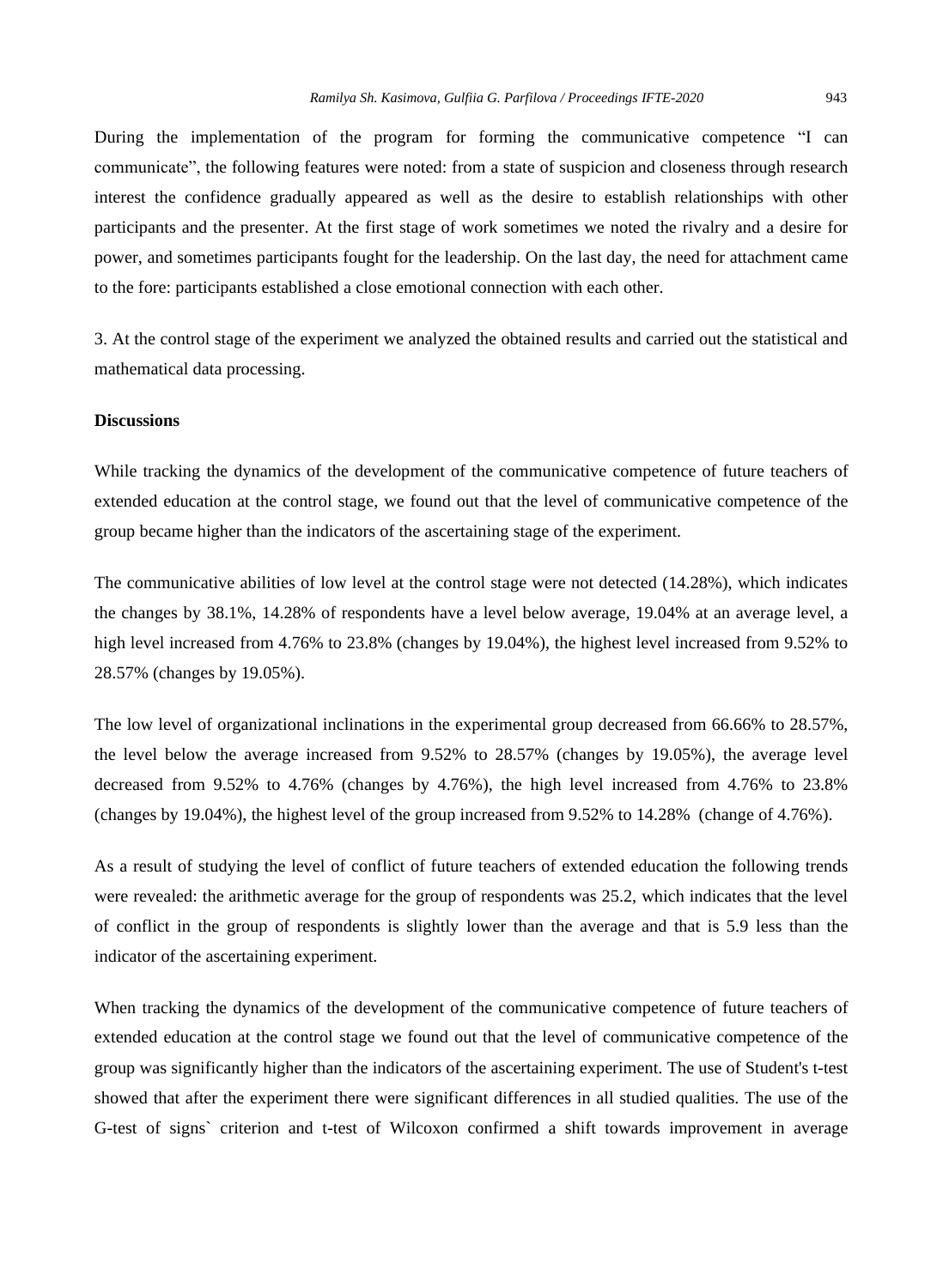indicators. The obtained results of the study of communicative inclinations by the t-test indicate the presence of significant differences. In other words, the forms and methods used in working with students future teachers of extended education under the program "Let`s communicate" are highly effective in the formation of communicative inclinations. To test the effectiveness of the "Let`s communicate" program in reducing personality conflicts we conducted a statistical analysis using the Wilcoxon test for related samples. Unlike the paired Student t-test, this technique does not require verification of the normal distribution of the sample.

The Wilcoxon T-test is used to assess the differences between two series of measurements that are performed for the same set of respondents, but under different conditions or at different times. This test is able to identify the direction and severity of changes and shows whether the indicators are more shifted in one direction than in the other. According to the calculations, it was proved that the level of indicators of personality conflict before and after the formative stage of the experiment at the ascertaining and control stages is different.

Based on the results obtained using the three methods it can be concluded that the level of communication skills of future extended education teachers is at an average level, the majority of respondents are characterized by high and higher levels of communication and organizational inclinations, the manifestation of initiative in activities is not underestimated, students do not avoid making independent decisions.

The average level of communicative and organizational inclinations is manifested in the fact that respondents seek contacts, defend their opinions, and plan work.

The level of conflict is below the average, and this fact indicates that in the analysis and assessment of the situation of contradiction, future teachers of extended education inconsistently show an adequate understanding of the conflict; the flexibility of the mind allows you to objectively perceive the situation as conflict or non-conflict and to find optimal models for further conflict behavior; they prefer not to enter into any conflicts, they leave disputes, most often they choose to adapt in the conflict situations.

#### **Conclusion**

Thus, analyzing and comparing the results of the ascertaining and control stages of the experimental work we can say that the program that was developed to form the communicative competence of future extended education teachers is really effective, since the results showed positive dynamics and effectiveness of this program, which indicates the effectiveness of the work. We can conclude that the program we developed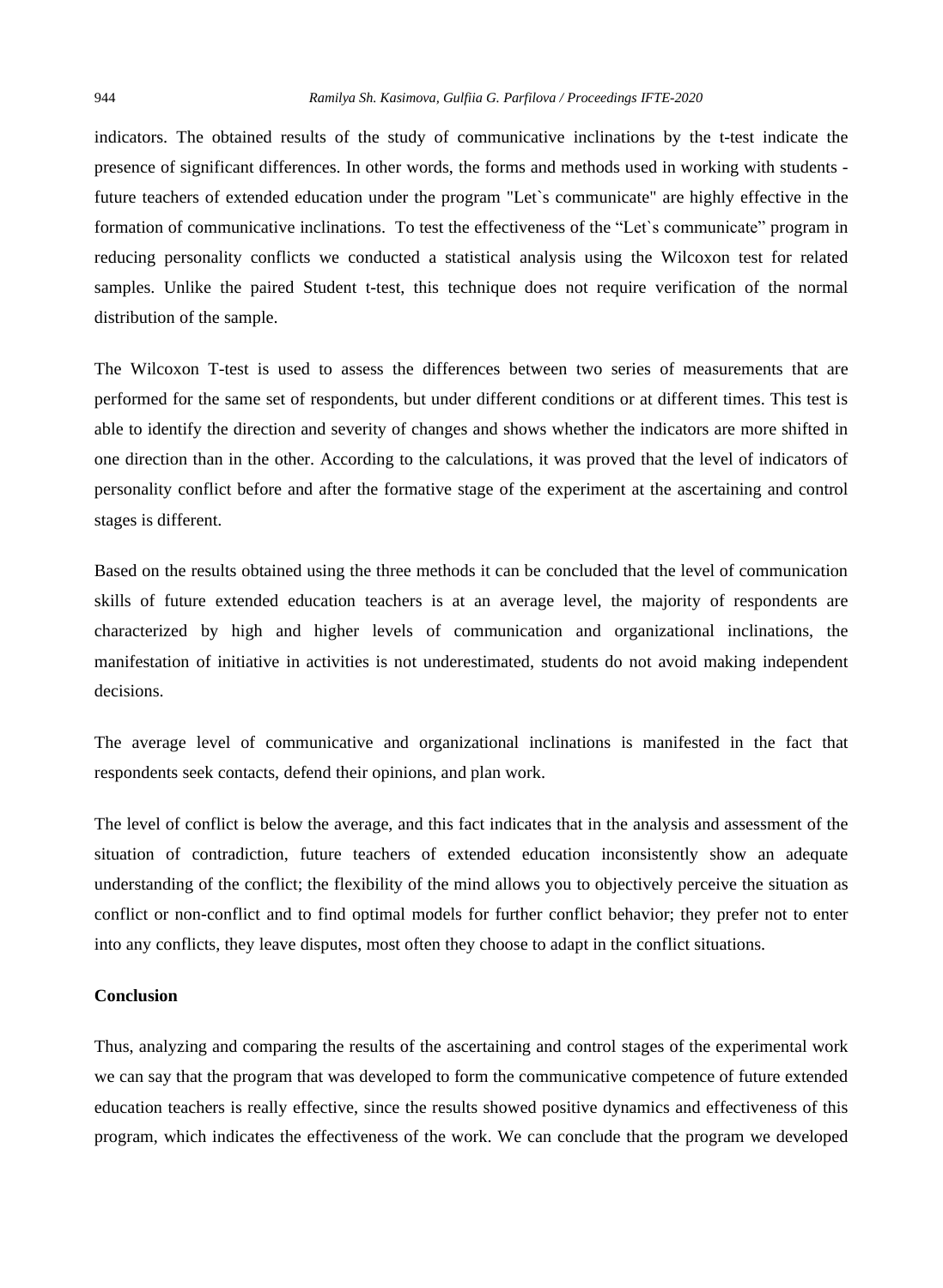for the formation of communicative competence, which is based on the forms and methods that we have identified above, plays an important role in shaping the communicative competence of future teachers of extended education.

# **Acknowledgements**

The work is performed according to the Russian Government Program of Competitive Growth of Kazan Federal University.

# **References**

- Andreev, V. I. (1995). *Conflictology: the art of dispute, negotiation, conflict resolution.* Moscow: Narodnoe obrazovanie.
- Bodalev, A. A. (1996). *Psychology of communication.* Moscow: Institut prakticheskoj psihologii, Voronezh, MODEK.
- Kan-Kalik, V. A., & Nikandrov, N. D. (1990). *Pedagogical creativity*. Moscow: Pedagogika.
- Kazarinova, N. V., Kunitsyna, N. V., & Pogolsha, V. M. (2011). *Interpersonal communication.* Saint Petersburg: Piter.
- Klyueva, N. V. (2003). *Educational psychology: Textbook. for stud. higher education institutions.* Moscow: VLADOS-PRESS.
- Konev, Yu. A. (1998). T*he influence of communication training on the teacher's competence in communication* [PhD Thesis]. Saint Peterburg.
- Kuzmina, E. M., & Sokolov, V. M. (2007). *Formation of communicative competence of university students*. Moscow: N. Novgorod.
- Leontiev, A. A. (2005). *Psychology of communication*. Moscow: Ligatent Smysl.
- Leontiev, A. N. (2000). *Lectures on General Psychology: Summary of scientific studies.* Moscow: Prosvescheniye.
- Markov, A. K. (2003). *Psychology of teacher's work: Teacher`s book.* Moscow: Prosvescheniye.